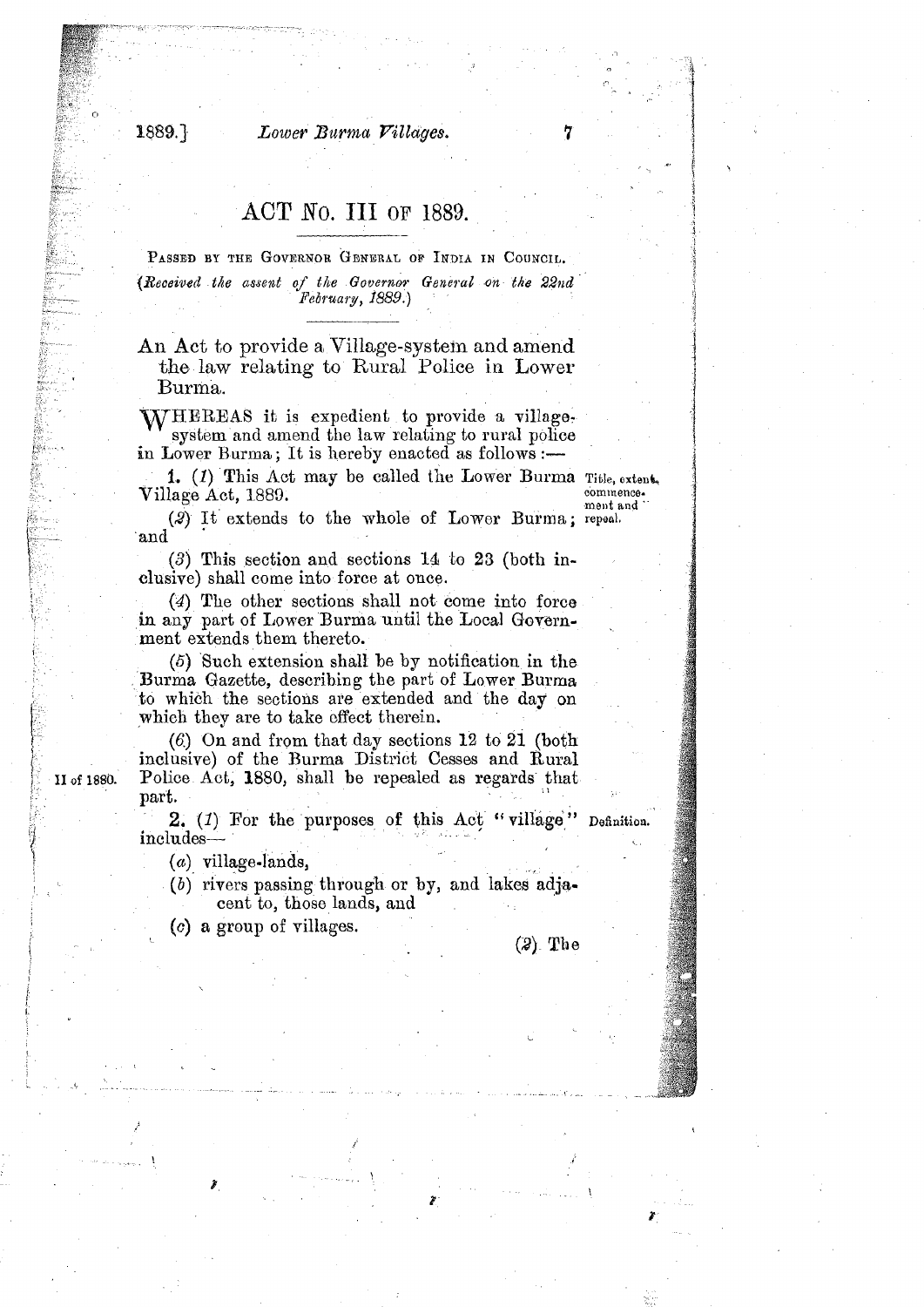## Lower Burma Villages.  $(Sections 3.5.)$

(2) The Deputy Commissioner may determine the limits of a village for the purposes of this  $Act.$ 

8

Appointment 3. (1) The Deputy Commissioner shall appoint a headman in every village.

> (2) In appointing a headman the Deputy Commissioner shall have regard, so far as circumstances admit, to any established custom which may exist respecting the right of nomination or succession or otherwise and to claims based thereon.

> **(3)** When in any village there are two or more headmen, the Deputy Commissioner shall decide which of them is to be the headman for the purposes of this Act, and, with the previous sanction of the Commissioner, may make rules to define and regulate their relations to each other.

(4) The Deputy Commissioner may appoint a rural policeman or more than one such policeman in any village.<br>Substitution 4. For a

Substitution 4. For clause (*a*) of section 9 of the Burma Distribution<br>of new clause (*a*) trict Cesses and Rural Police Act, 1880, the following 11 of 1880.<br>of section 9. shall be substituted. namely :-- $\mathbf{shall}\ \mathbf{be}\ \mathbf{substituted},\ \mathbf{namely}\ \mathbf{---}$ 

> : **1880.** *lC* (a) the remuneration of the headmen and **the**  maintenance of the rural police appointed under the Lower Burma Village Act, **III** of 1889. <sup>g</sup><sup>1889</sup>; ". **C~..**

5. Por section **45** of the Code of Criminal Pro- x ofisae. cedure, 1882, the following shall be substituted,  $\text{namely:}$ 

Procedure. Headman bound to report certain matters.

Substitution of new section for section 45 of the Code of Criminal

> " 45. (1) **<sup>A</sup>**headman appointed under the Lower Burma Village Act, 1889, shall forthwith communicate to the nearest Magistrate, or to the officer in charge of the nearest police-station or military post, whichever is the nearer, any information which he may obtain respecting-

(a) the permanent or temporary residence of any notoriocs

**Act II of** <br>1880.

**p.** 

ACT III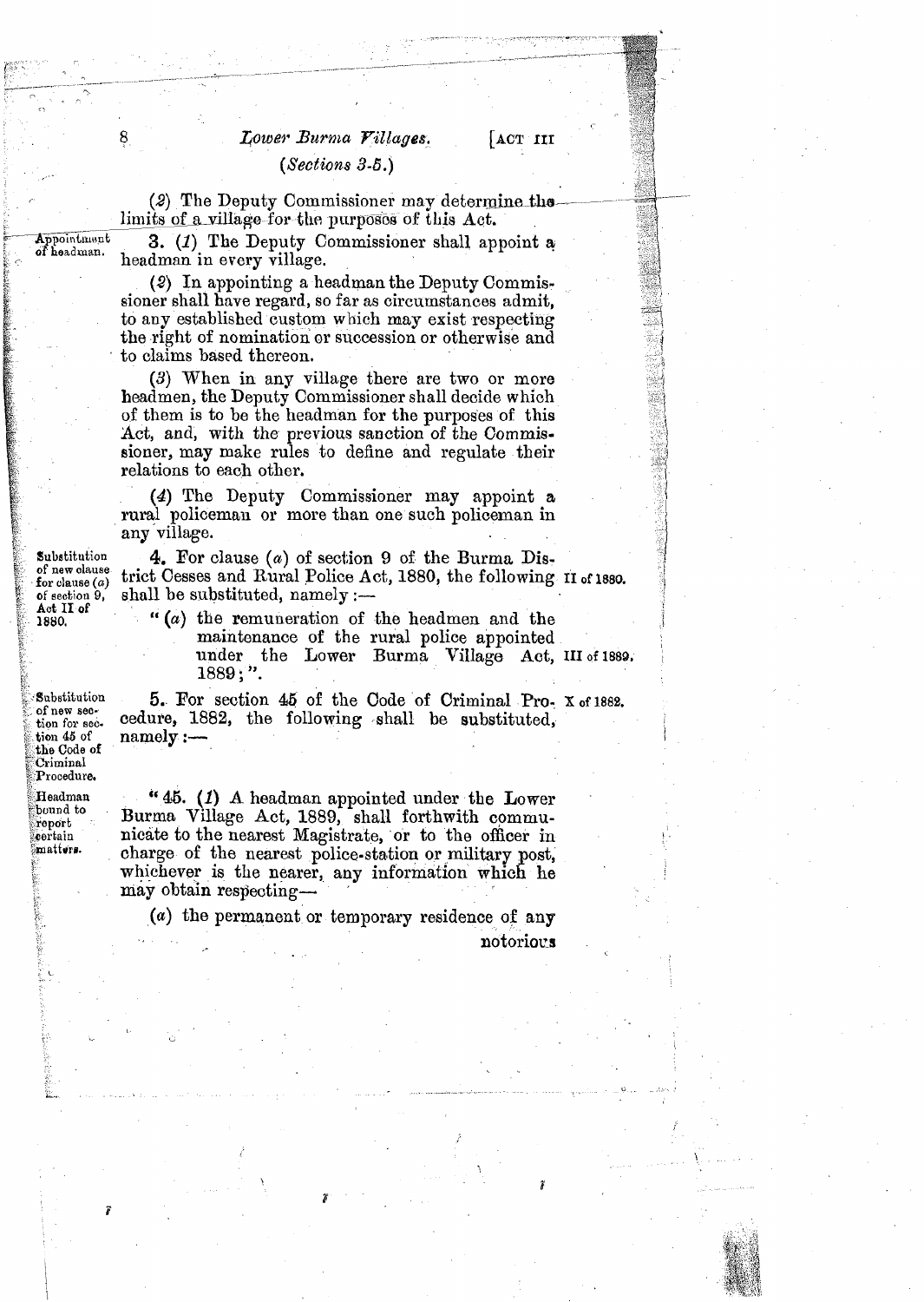### (Section *6.)*

notorious receiver or vendor of stolen property in his village ;

- *(b)* the resort to any place within, or the passage through, his village of any person whom he knows, or reasonably suspects, to be a dacoit, robber, escaped convict or proclaimed  $of **fender**$ :
- **(o)** the commission of, or attempt or intention to commit, within his village any of the following offences, namely  $:$   $-$ 
	- (i) murder,
	- (ii) culpable homicide not amounting to murder,
	- (iii) dacoity,
	- (iv) robbery,
	- (v) offence against the Indian Arms Act, 1878, and
	- (vi) any other offence respecting which the Deputy Commissioner by general or special order, made with the previous sanction of the Commissioner, directs him to communicate information ;
- (d) the occurrence in his village of any sudden or unnatural death, or of any death under suspicious circumstances.

" $(2)$  In sub-section  $(1)$  'village' has the meaning assigned to that word in the Lower Burma Village III of 1889. Act, 1889."

6. *(1)* The headman of a village shall be bound- **I)uties qf** \ **<sup>r</sup>**- **headman.** 

- (a) to investigate every offence respecting which he is required by section 45 of the Code of Criminal Procedure, 1882, to communicate.<br>information ;
- *(b)* to search for and arrest' any person whom he has reason to believe to have been concerned in the commission or attempted commission

 $\mathbf{C}$  of  $\mathbf{C}$  of  $\mathbf{C}$  of  $\mathbf{C}$  of  $\mathbf{C}$  of  $\mathbf{C}$  of  $\mathbf{C}$  of  $\mathbf{C}$  of  $\mathbf{C}$  of  $\mathbf{C}$  of  $\mathbf{C}$  of  $\mathbf{C}$  of  $\mathbf{C}$  of  $\mathbf{C}$  of  $\mathbf{C}$  of  $\mathbf{C}$  of  $\mathbf{C}$  of  $\mathbf{C}$  of  $\mathbf{$ 

XI of 1878.

X of 1882.

(小医器器音)式 阿洛黎州三族 平台

 $1889.1$ 

r-

,"

**<sup>n</sup>**\*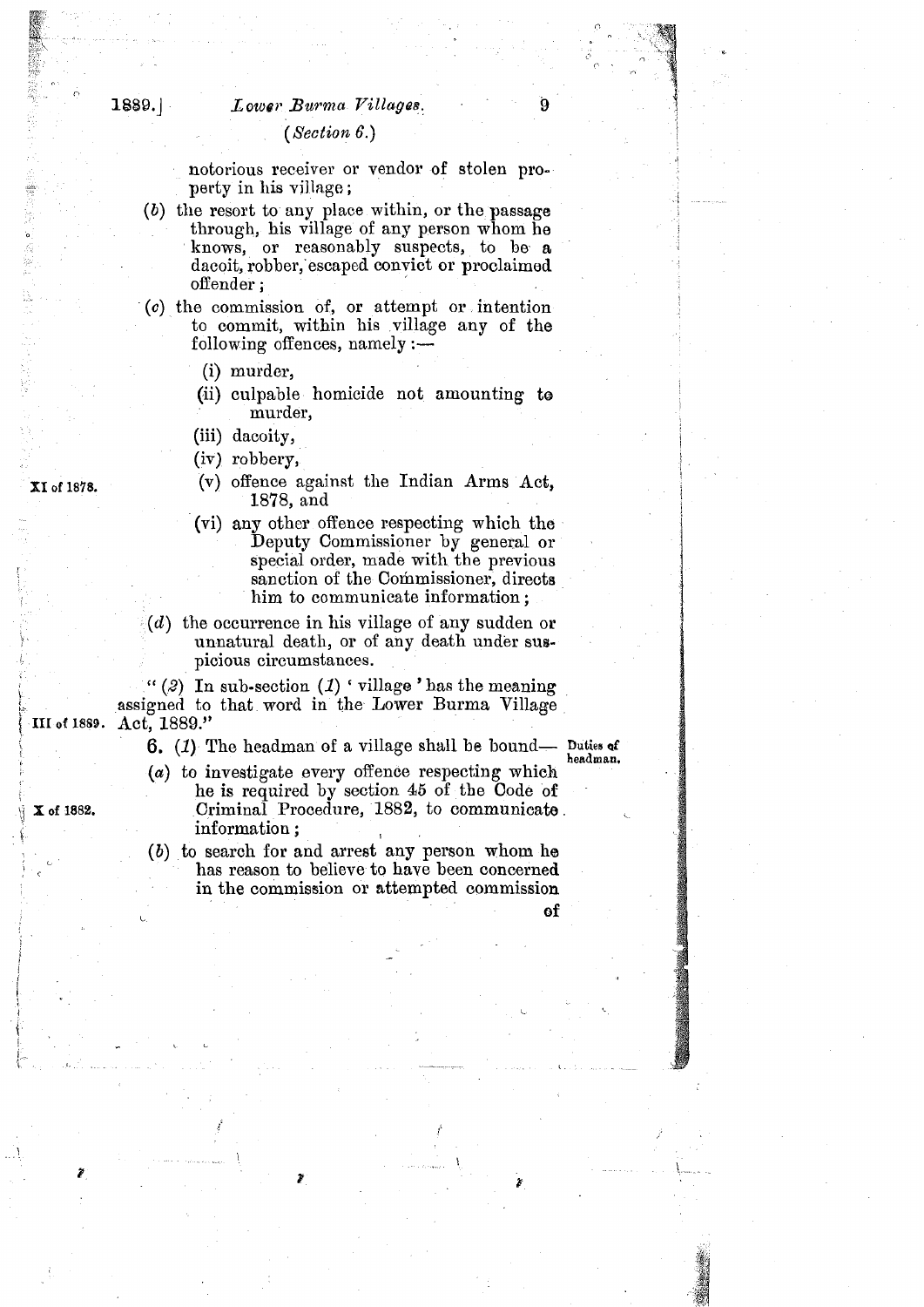### Lower Burma Villages.

# **<sup>E</sup>**k *(Seclion 6.)* <sup>i</sup>

of any such offence, and to recover, if possi ble, any property-taken-by-any such person;

- (c) to arrest any person found lurking within the limits of the village who cannot give a satisfactory account of himself ;
- (d) to forward, as soon as may be, to the nearest police-station or military post, any person arrested by him or made over to his custody, together with any weapon or other article likely to be useful as evidence ;
- $(e)$  to resist any unlawful attack made upon the village ;
- $(f)$  to take such measures and execute such works for the protection of the village and for keeping open the communications between it and adjacent posts as the Deputy Commissioner may direct ;
- $(g)$  on the written order of the Deputy Commissioner, or other Magistrate not below the rank of Myo-Gk, to collect and furnish on payment supplies of food or carriagc for troops or police posted in or near, or marching through, the village;
- $\mathcal{F}(h)$  on the requisition of any Magistrate not below the rank of Myo-8k, to furnish labourers for the making or repair of roads, embankments or other public works ;
- (i) to collect or aid in collecting revenue and other money due to the Government from residents of the village or persons holding land therein ;
- *(j)* to allot unoccupied land within the village for cultivation or house-building up to such limit and on such conditions as the Deputy Commissioner may direct;
- $(k)$  if so ordered, and in accordance with such rules as may be made in this behalf by the Commissioner with the previous sanction of the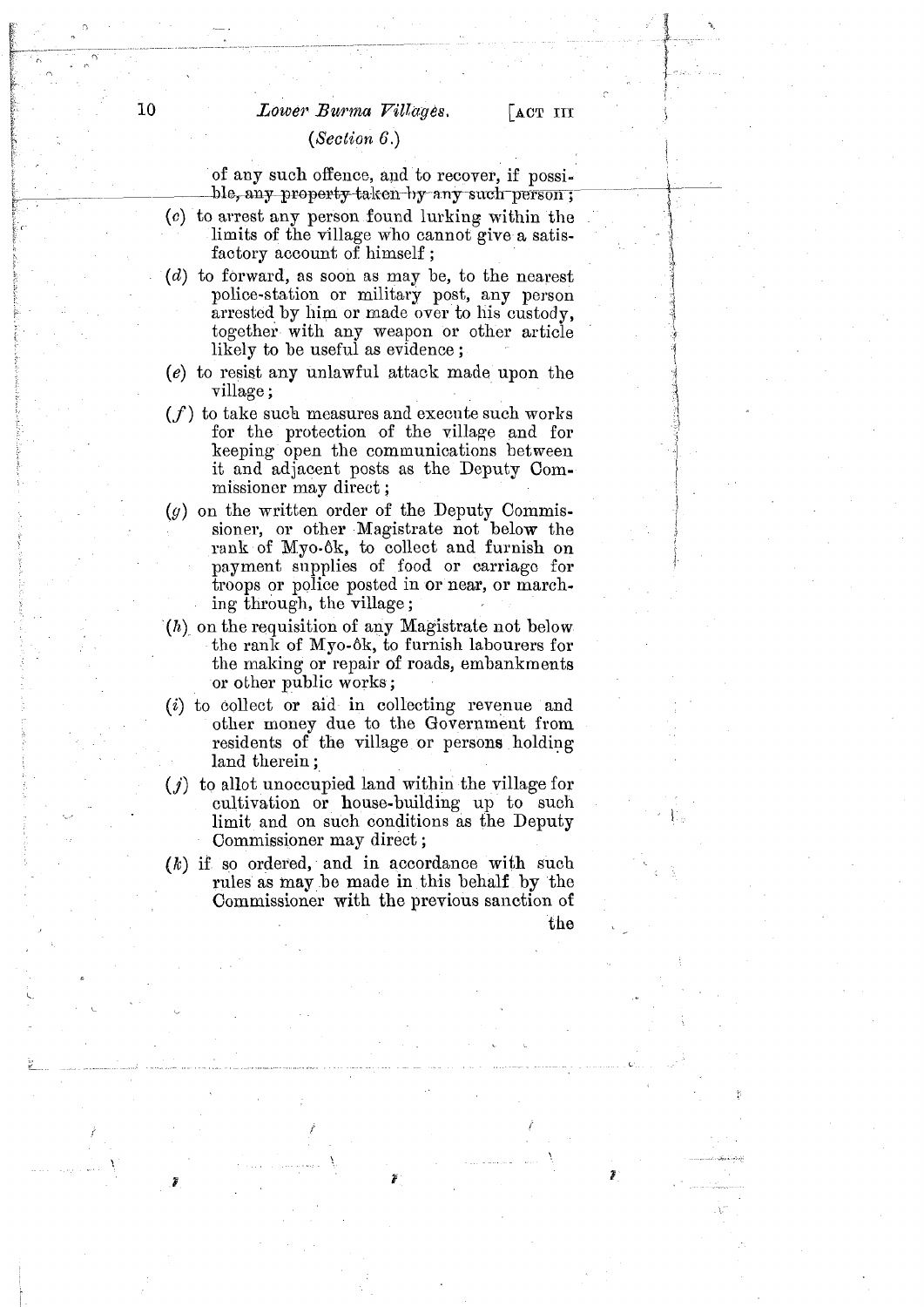# Lower Burma Villages. (Section  $\mathbf{7}$ .)

the Local Government, to register all births and deaths which take place within the vil-<br>and deaths which take place within the vil-<br>lage, and any other vital statistics which lage, and any other vital statistics which may be prescribed by such rules;

- *(l)* to take such measures for the prevention of public nuisances and for the general sanitation of the village as may be prescribed in any rules made in this behalf by the Commissioner with the previous sanction of the Local Government ;
- (m) to supply to the best of his ability any local information which any Magistrate or officer of police may require; and,
- (n) generally, to assist all officers of the Government in the execution of their public duties.

(2) Every rural policeman shall be bound to perform such duties similar to those imposed 'on **a**  headman by sub-section (1) as may be imposed upon him by rules made by the Local Government in this behalf.

7. (1) If any of the offences mentioned in the Disposal of next following sub-section is committed in a village,  $_{\text{p}}^{\text{petty}}$  crimination is committed in a village,  $_{\text{p}}^{\text{petty}}$  crimination the headman of the village may, on complaint made headman. to him within eight days from the date of the commission of the offence, take cognizance of it and try any person accused thereof.

*(2)* The offences referred to in sub-section *(1)* are the following, namely  $:$   $-$ 

 $(a)$  assault;

 $\frac{1}{2}$ 

1889.]

2012年1月1日、北京大学教授の研究所で、「1999年1月1日、1999年1月1日、1999年1月1日、1999年1月1日、1999年1月1日、1999年1月1日、1999年1月1日、1999年1月

- (6) theft when the value of the property stolen does not exceed five rupees;
- $(c)$  mischief when the mischief causes damage to an amount not exceeding five rupees ;
- (d) criminal trespass ; and
- (e) any other offence which the Local Government may, by notification in the Burma Gazette,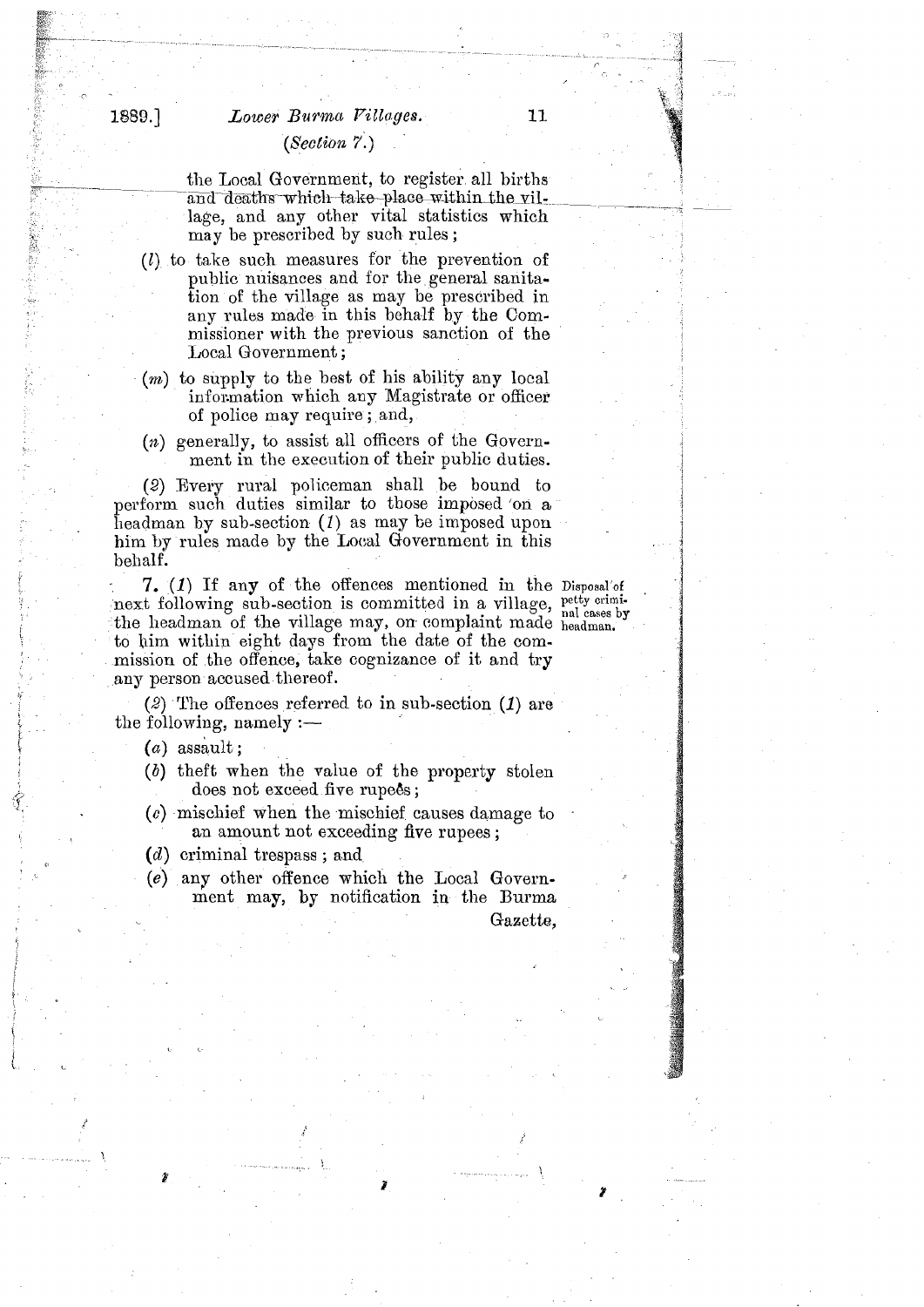f

### $(Section 7.)$

Gazette, declare to be triable by a headman under sub-scotion (1).

**(3)** If the accused is convicted, he may be sentenced to fine not exceeding five rupees or, if the offence was theft or mischief, twice the value of the property stolen or twice the amount of the damage caused, as the case may be, or to confinement for a term not exceeding twenty-four hours in such place as the Deputy Commissioner may appoint in this behalf, or to both.

(4) A headman specially empowered by the Local Government in this behalf may, on complaint,  $trv$ any person accused of theft or mischief when the value of the property stolen or the amount of the damage caused does not exceed fifty rupees, and may, in any case so triable by him, sentence the accused, on conviction, to fine not exceeding fifty rupees, or to confinement for **n** term not exceeding fifteen days in such place as the Deputy Commissioner may appoint in this behalf, or to both.

*(5)* Proceedings under this section shall be held in the presence of the complainant and the accused.

(6) The offence out of which the proceedings have arisen may be compounded at any time before the headman pronounces his decision.

**(7)** The proceedings need not be reduced to writing, but such record shall be kept of the cases decided as the Deputy Commissioner directs.

(8) Any fiue imposed for an offence referred to in this section may be awarded as compensation to any person injured by the offence.

(9) **A** fee of one rupee may be levied on a complaint under sub-section  $(1)$  and of two rupees on a complaint under sub-section  $(4)$ .

**(10) No** other fee shall be leviable in any case under this section.

(11) If the accused is convicted, the amount of any

ğ.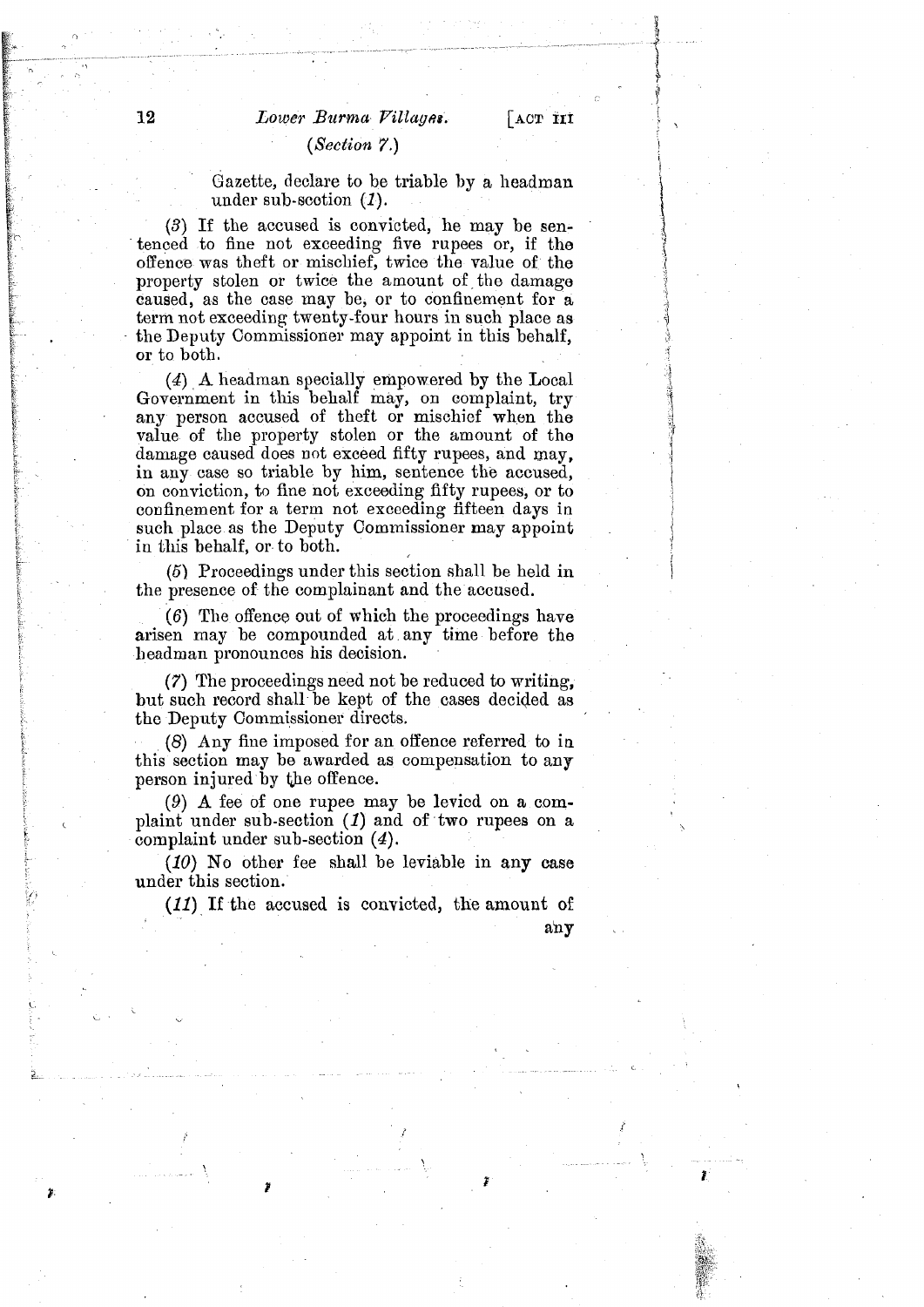## 1889.1 *Lowcr Burma* **Pillages.**  *(Sections* 8- **10.)**

any Eee paid in respect of the complaint shall be **rs**covered from him as if it were a flue imposed under this Act and be repaid to the complainant.

8. If a headman or a rural policeman neglects to Penalty for perform any of the duties imposed upon him by this neglect of Act or any rule thereunder, or abuses any of the of authority powers conferred upon him by this Act or any such by headman rule, he shall be liable, by order of the Deputy Com- policeman. missioner, to pay a fine not exceeding fifty rupees, or to be suspended from office for a period not exceeding six months, or to be dismissed from office,

9.  $(1)$  Every person residing in a village shall, on Obligation on requisition of the headman on of a rural police villagers to the requisition of the headman or of a rural police-  $_{\text{aid headman}}^{\text{vingsers to}}$ man, be bound to assist him in the execution of his and rural<br>nublic duties. public duties.

(2) If any such person refuses or neglects to comply with the requisition of the headman or rural policeman, he shall, in the absence of reasonable excuse, the.burden of proving which shall lie npon him, be liable, by order of the headman, to fine not exceeding five rupees, or to confinement for a term not  $ex$ ceeding twenty-four hours in such place as the Deputy Commissioner may appoint in this behalf, or to both, or, on conviction by a Magistrate, to fine not exceeding fifty rupees, or to imprisonment for a term not exceeding one month, or to both.

**10.** (1) The Local Government may, by notifica. Civiljurisdic. tion in the Burma Gazette, invest any headman with *tion* of headthe powers of a Civil Court for the trial of suits between persons of whom both or all, as the case may be, reside within his village, and may, by general or special order notified in the Burma Gazette, specify the classes, and the value not exceeding twenty rupees, of the suits which such headman may try.

(2) The Local Government may at any time cancel **ii**  or vary any such notification or order.

(3) In any suit tried in exercise of powers conferred under sub-section *(I),* the decision of the headman

shall,

**b**i *g*<sup>7</sup> **g***7 g<sup>7</sup> g<sup>7</sup> g<sup>7</sup> g<sup>7</sup> g<sup>7</sup> g<sup>7</sup> g<sup>7</sup> g<sup>7</sup> g<sup>7</sup> g<sup>7</sup> g<sup>7</sup> g<sup>7</sup> g<sup>7</sup>* 

**b** <,

ina and the model of the second second second second second second second second second second second second s<br>المستشركة المستشركة المستشركة المستشركة المستشركة المستشركة المستشركة المستشركة المستشركة المستشركة المستشركة<br> ख्

?

i<br>Salah Sa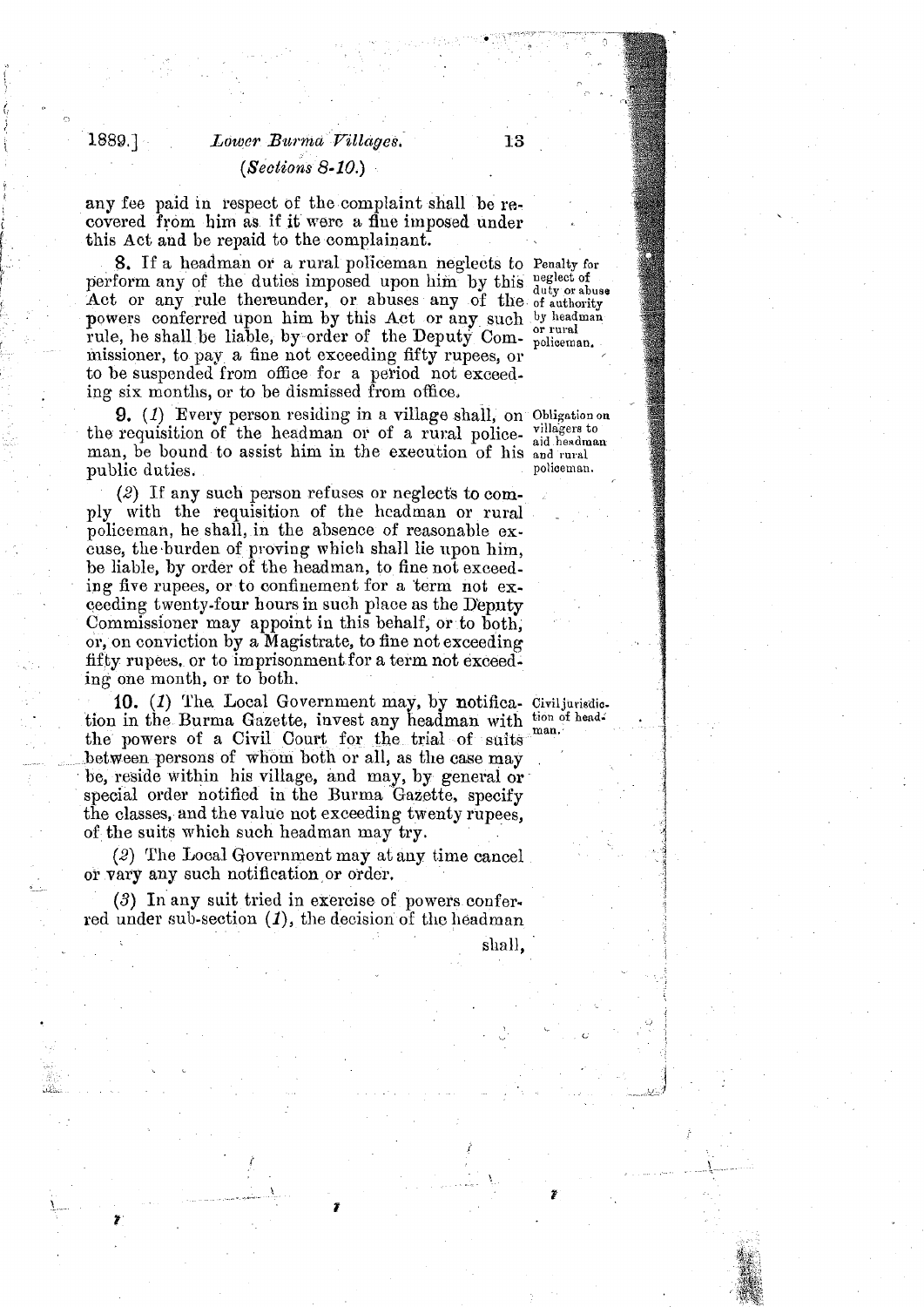# Lower Burma Villages.  $(Sections 11-14.)$

LACT III

shall, subject to revision by such authority as the Local Government may appoint in this behalf, be final.

 $(4)$  Notwithstanding anything in the Code of Civil XIV of 1882. Procedure, a person shall not be bound to institute a suit in the Court of a headman.

 $(5)$  A fee of ten per centum of the value of the suit shall be paid on its institution in the Court of a headman, and no other fee shall be paid for the issue of processes or otherwise.

11. (1) If any person comes into a village of which he is not a resident, he or the person, if any, in whose house he is living shall, within twelve hours of his coming to the village, report to the headman his arrival, his name and occupation, and the name of the place where he last resided.

(2) The departure from a village of a person whose arrival has been reported under sub-section (1) shall also be reported by the person, if any, in whose house he has been living.

12. A person who is not a resident of a village shall not build any house, hut or enclosure, or take up his residence in the village, without the permission of the headman.

43. If a person contravenes the provisions of section 11 or section 12, he shall be punished, on conviction by a Magistrate, with fine which may extend to fifty rupees, or with imprisonment for a term which may extend to fifteen days, or with both.

14. (1) The Deputy Commissioner may, with the sanction of the Commissioner, impose fines on all or any residents of a village if after enquiry he has found-

- (a) that they have colluded with or harboured or failed to take all reasonable means to prevent the escape of any criminal;
- $(b)$  that they have suppressed or combined to suppress evidence in any criminal case;

 $(c)$  that

Notification of residence of strangers in villages.

14

Prohibition of unauthor. ized settlement of strangers in villages. Penalty for breach of orders under immediately preceding sections.

Fine on villagers accessory to crime.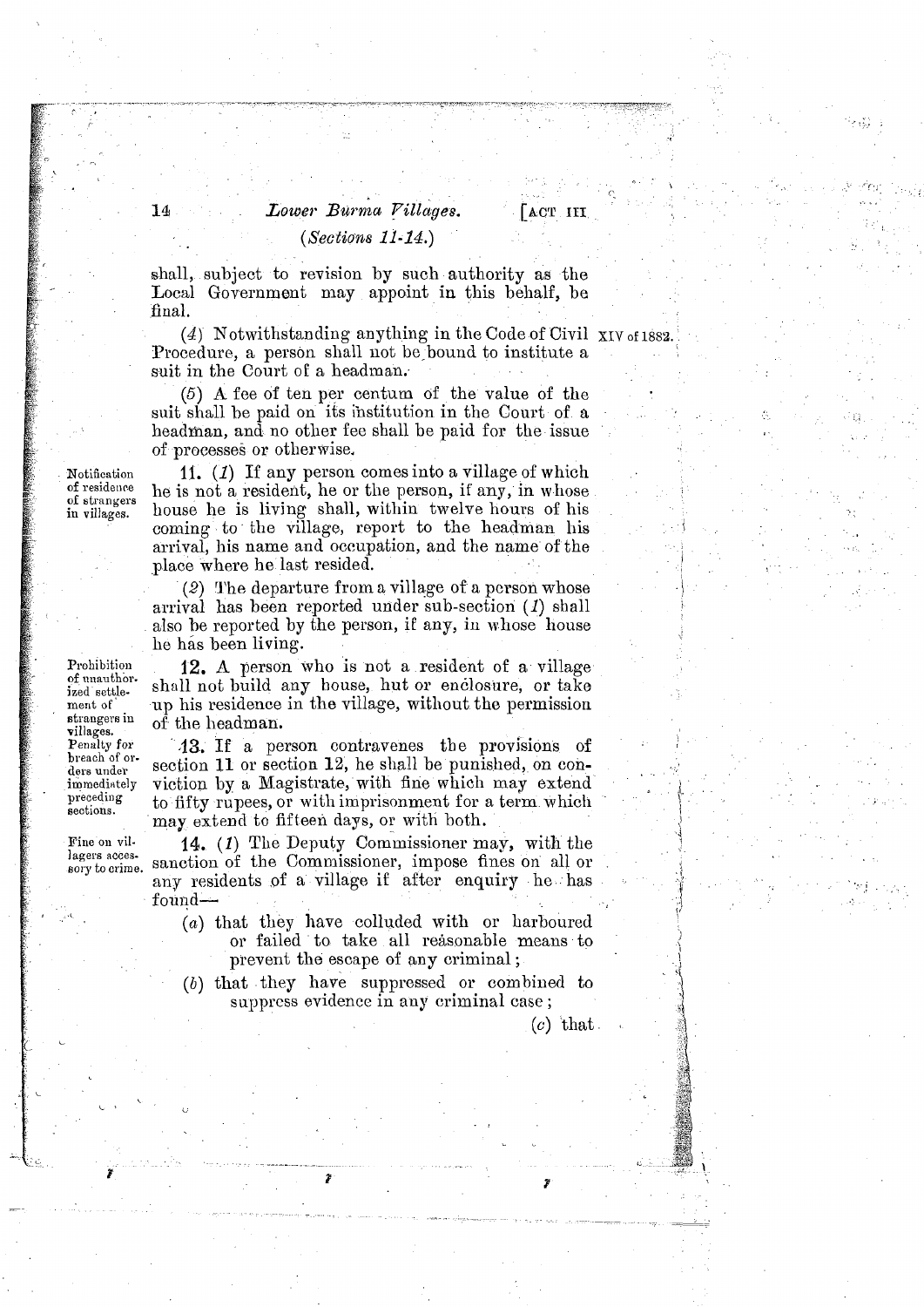# 1889. ] *Zower Barmu Pillages. (Sections 15-16.)*

- (c) that stolen property having been tracked to their village, they have failed or neglected to restore the property or to take on the track beyond the limits of their village.
- $(2)$  In either of the following cases, namely :-
- *(a)* when a fine is imposed on the ground stated in clause (a) or in clause *(b)* of sub-section **(l),** and the offence of which the criminal is accused, or to which the criminal case relates, is mischief by fire, dacoity, robbcry or cattletheft,
- *(6)* when a fine is imposcd on the ground statcd in clause (c) of sub-section *(I),*

a sum not exceeding the amount of any damage caused or the value of the property stolen may be given out of the fine as compensation to the owner of the damaged or stolen property.

15. When within any village a person is danger-  $F_{\text{line on}}$  ously or fatally wounded by unlawful attack, or the villagers leads in factor of a process leads to the villagers  $\overline{body}$  is found of a person believed to have been un-  $\overline{w}$  are nonlawfully killed, the residents of the village shall be mitted or deemed to have committed an offence under the last attempted. foregoing section unless they can show that they--

- (&) had not an opportunity of preventing the offence or arresting the offender, or
- *(b)* have used all reasonable means to bring the offender to justice.

16. (1) When the Dcputy Commissioner has res- Power to son to believe, on the report of a headman or other- require resigned that a newcome residing in any place is back on wise, that a person residing in any place is harbour- remove from ing, aiding or abetting dacoits, robbers or cattle- villages. thieves, or has taken up his residence in that place for the purpose of such harbouring, aiding or abetting, he may require that person to leave that place and to reside in such other place as the Deputy Commissioner may direct.

*(2)* If a person disobeys a requisition under subsection (1), he shall be punished, on conviction by a Magistrate,

L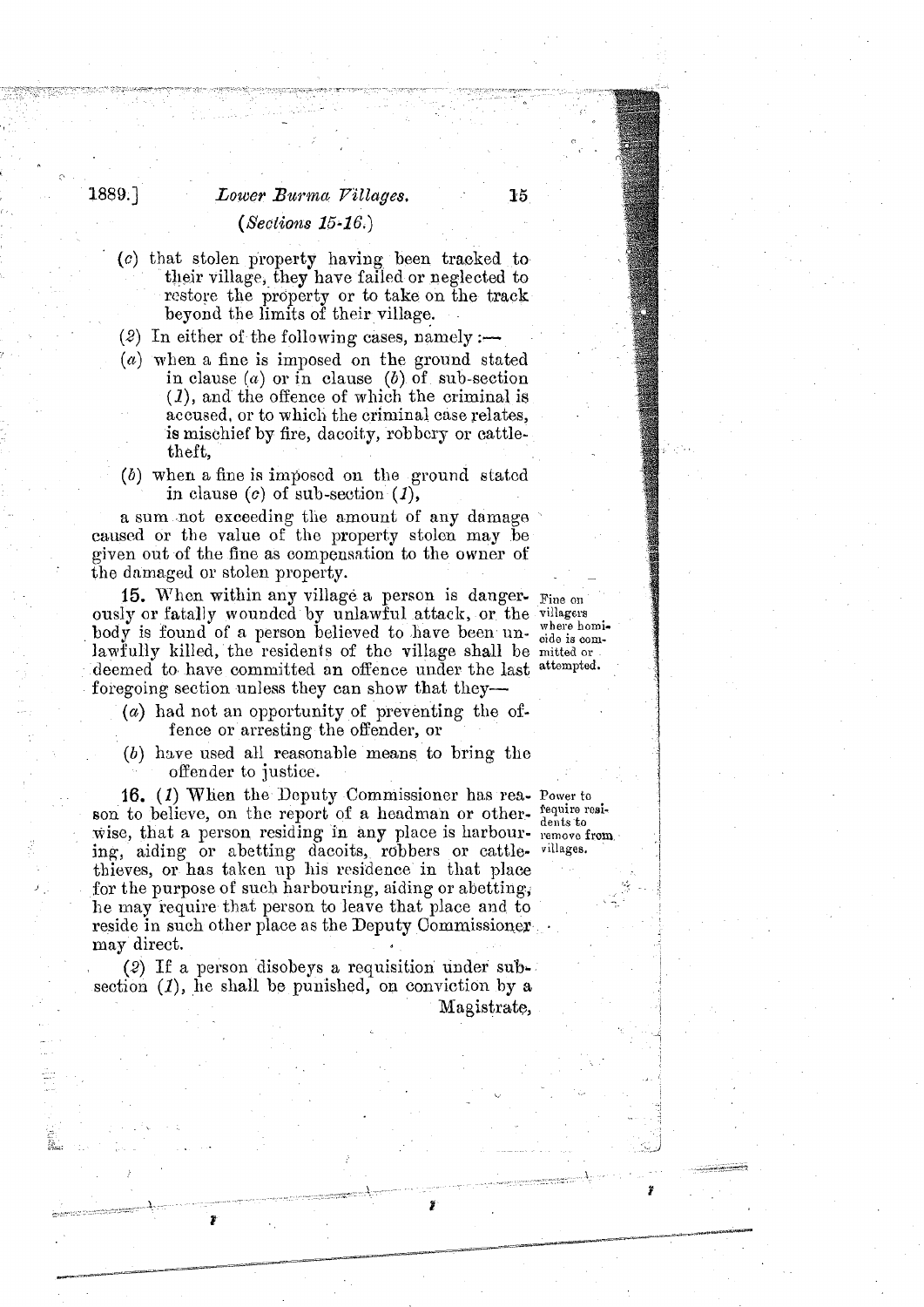## Lower Burma Villages.  $(Sections 17-20.)$

Magistrate, with fine whioh may extend to five hun- . dred rupees, or with imprisonment for a term whioh may extend to six months, or with both.

17. *(I)* **A** fine imposed under thin Act may be recovered as if it were an arrear of land-revenue.

(2) **A** fine imposed under section **16** may, with the. previous sanction of the Local Government, **be**  commuted into an annual addition to the capitationtax payable by the residents of the village or to the land-revenue payable in respect of the village-lands, or, in the case of revenue-free lands, to an annual assessment at such rates and for such term of years as the Local Government may direct.

18. (1) The emoluments of a headman or rural policeman shall not be liable to attachment in execution of a decree or order of any Civil Court.

 $(2)$  An assignment of, or charge on, or an agreement to assign or charge, any such emoluments shall be void.

(3) Where the emoluments of a headman consist wholly or in part of a grant of land, the title to the grant shall pass with the office of headman, and the Deputy Commissioner may, upon such terms, if any, as to compensation for improvements or otherwise as he thinks fit, enforce the surrender of the land to the person for the time being holding that office.

19. No complaint against a headman or rural policeman of any act or omission punishable under this Act shall be entertained by any Court unless the man in exe. This Act shall be entertained by any Court unless the cution of his prosecution is instituted by order of or under author-<br>duty: it from the Denuty Commissioner ity from the Deputy Commissioner.

> 20. (1) An appeal shall not lie from any order made under this **Act:**

> , (2) But the Deputy Commissioner may revise any such order made by any officer subordinate to him, and the Commissioner may revise any such order made by the Deputy Commissioner.

(3) Save as provided by this section, an order

Mode of recovering fines.

 $\overline{16}$ 

Provisions with respect to emoluments of headmen and rural policemen.

Protection to headman or rural police-

Finality of orders.

made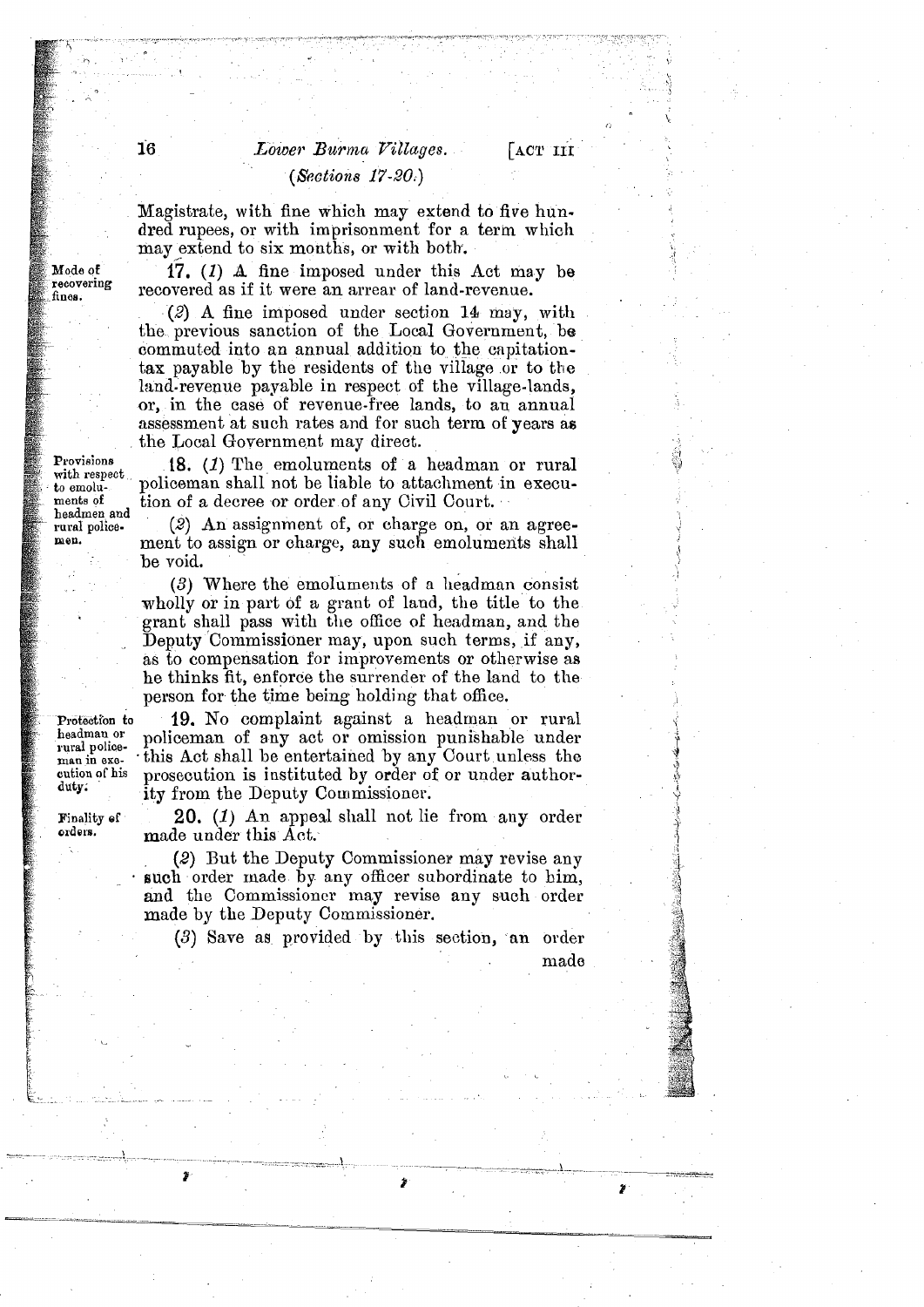# $2889.$  *Lower Burma Villages.*  $17$  $(Seotions 21-82)$

made under this Act shall be final and shall not be liable to be contested by suit or otherwise.

(4) The word "order" in this section does not include a decision of a headman in a suit tried in exercise of powers conferred under section 10, subsection  $(1)$ .

21. The Local Government may authorize any Delegation of Assistant Commissioner, by name or by virtue of his Deputy Com-<br>office, to exercise in any district or part of a district missioner to office, to exercise in any district or part of a district missioner  $\frac{A \text{ s} \text{ s} \text{ s} \text{ s} }{C \text{ commus}}$ under this Act. sioner.

22. (1) The Local Government may, subject to Power to the control of the Governor General in Counoil, make rules consistent with this Act-

- *(a)* conferring on rural policemen any powers or privileges which may **be** exercised or are enjoyed by police-officers under any enactment for the time being in force;
- (bj prescribing the duties to **be** performed by rural policemen, including any duties imposed upon police-officers by any enactment for the time being in force ;
- $(c)$  regulating the exercise, enjoyment and performance of those powers, privileges and duties by rural policemen;
- **(d)** regulating the emoluments of headmen and rural policemen ;
- **(e)** prescribing the procedure to be observed by *s*  headman trying a suit in exercise of powers conferred under section 10, sub-section *(I),*  the record which he is to make of the suit and the mode in which that record is to be disposed of, the powers which he may exercise as regards the costs of the suit and of any proceeding arising thereout, the manner in which a decree or order made by him may be executed by himself, and the manuer, circumstances and conditions in and on which

such **0**